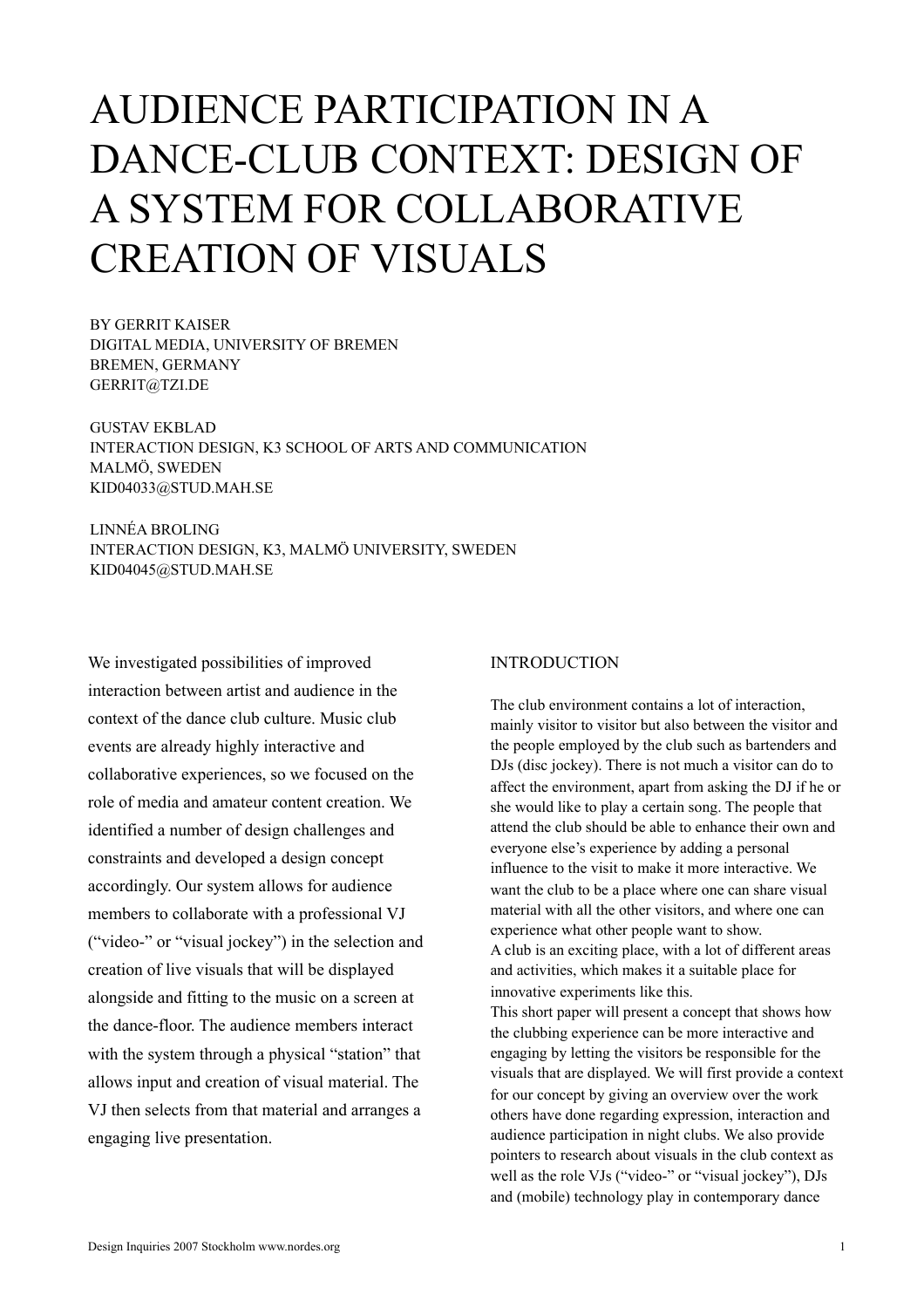club culture. After describing our research methodology, we will summarise our discussion of the problem and explain the resulting design concept.

# CONTEXT

Much of the research revolving around audience participation in a dance-club context centres on novel and innovative interfaces. These enable patrons of music or dance-clubs to take part in the creation of the collective experience and control some, or all aspects of the auditive and visual impressions.

#### INTERFACES FOR MUSICAL AND VISUAL EXPRESSION

Bayliss, Sheridan and Villar designed a sensoraugmented poi (a rope-like dancing accessory) for clubbers in trance and techno clubs to allow a generated visualisation of the participant's movement elsewhere in the club (Bayliss, Sheridan & Villar 2005). Feldmeier and Paradiso developed a low-cost disposable wireless sensor that can be distributed to a large group of participants to enable them to participate in an interactive performance (Feldmeier & Paradiso 2001). Hromin et. al. propose a system with a similar interaction paradigm where the dancers wear clothing with embedded Bluetooth-connected sensors that transmit information about the dancers' movements to a central system that transforms this data into musical modifications while still incorporating a human DJ (Hromin et. al. 2003). Ulyate and Bianciardi devised a concept for a completely "interactive dance club" where collaborative interactive generation of "coherent" and "satisfying" music and visuals is enabled by multiple sensor-equipped "zones" with different interaction paradigms like objects with embedded proximity sensors or floor-mounted pads that register dancing and stepping movements (Ulyate & Bianchiardi 2001). HP researcher Dave Cliff developed "hpDJ", a system designed to "totally automate the tasks performed by a human nightclub [sic] DJ" that is also equipped with various sensors to gather feedback from the audience (Cliff 2006). Blaine's and Fels' "Contexts of collaborative musical experiences" (Blaine & Fels 2003) provides an overview of participative interfaces that enable new forms of musical expression and offers guidelines and criteria for the design of such systems that allow even unskilled participants to create collective musical performances.

Other researchers have concentrated on the possibility of distributing the process of music choice amongst the **listeners** 

O'Hara et. al. designed a music-voting system for a café/bar environment that employed a touch-screen terminal and hand-held computers on the tables to enable the patrons to hold a democratic vote on the next song to be played (O'Hara et. al. 2006). Crossen and Budzik describe their Flytrap Active Environment that "automatically constructs a soundtrack that tries to please everyone in the room" by analysing the listener's music tastes through observation of their listening habits on their computers (Crossen & Budzik 2006).

## VISUALS

Kenta Motomura, gives an introduction into the role of a VJ and the images he produces based on this own experience and in the context of the artistic impression at a specific dance club, in the "club scene" in general and in relation to worldwide media art (Motomura 2005). Annet Dekker provides an extensive history of VJing and places this development in the context of video art and synaesthetic performance (Dekker 2003). In his Bachelor's thesis "Going Audio-Visual", Roman Jurik poses questions regarding the "future of visual jockeying  $\&$  visual projections  $&$  their impact on live music entertainment" (Jurik 2004, pp. 52ff.). After working together with the VJ community, he concluded that VJs see themselves as independent visual artists that want to keep their integrity and are seeking other opportunities outside of just being relegated to visualising the music of a DJ in a dance club. According to Jurik, live visuals make the experience of a live event more engaging for the audience while also taking pressure of off the musical performers and will consequently become the "mainstream for the club/dance scene" (op. cit., p. 56).

## MOBILE TECHNOLOGY

As mobile technology plays an increasingly important role in our daily life, its use has to be taken into account when designing social interactions. Especially mobile phones and digital cameras are widespread and relevant for the topic at hand.

Moore investigates the use of mobile phones in dance clubs (Moore 2006). She describes the findings of a study of dance music (and "dance drugs") consumption in the club culture in the North-West of England. Through extensive observation and small-scale questionnaires and interviews with "clubbers" it was found that mobile phones play an important role for members of this subculture. They are a means of organising and orchestrating the collective experience with friends, "to create and maintain clubbing friendships", as a "key technological 'tool' used in order to procure illegal substances" (i.e. so-called "party drugs") and ultimately also to create a "personal 'safe' space for the clubber in the in-club setting, helping to manage feelings of nervousness and anxiety" created by drug use. The mobile phone thus has, according to Moore, "different emotional and symbolic meanings" for its users and is a "valuable and valued artefact" for clubbers.

Kindberg et. al. conducted an in-depth study of camera phone usage. One of their findings was that "the most common social reason for capturing an image was to enrich a mutual experience by sharing an image with those who were present at the time of capture. Most of these images focused on people and were taken at social gatherings[…]" (Kindberg et. al. 2005, p. 45).

## SOCIAL INTERACTION

In a recent paper, Gates, Subramanian and Gutwin stated that previous attempts by researchers at designing technology for crowd-and-DJ interactions night-club environments "have not always [been] met with success" (Gates, Subramanian & Gutwin 2006, p. 70) and tried to build an understanding of night-club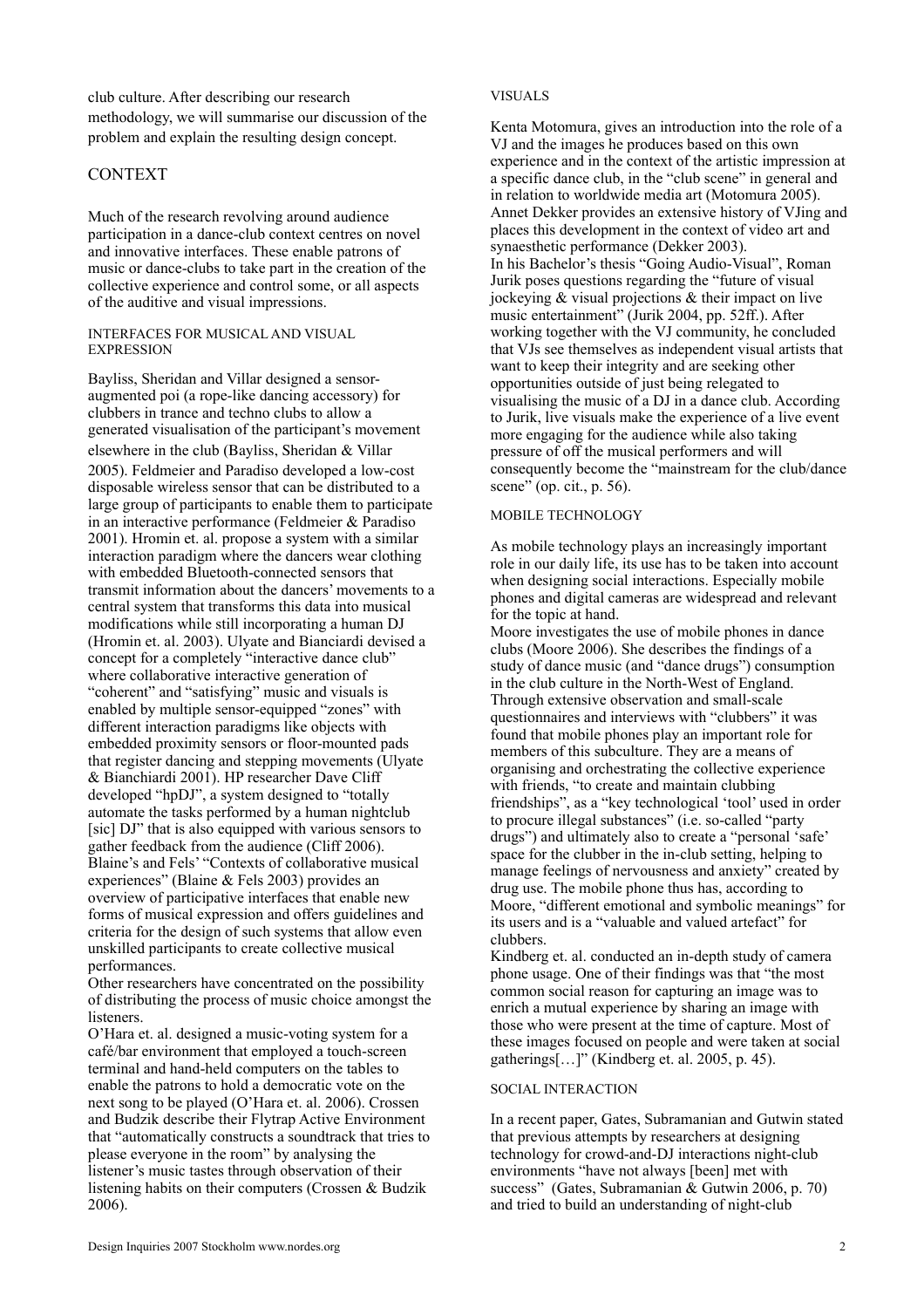interaction to design better technologies and systems in this area. They carried out an interview study focusing on DJ-audience interactions, concluding that "DJs gather a wide variety of information about their audiences, and that this information is important to them as they plan and shape the evening's musical experience". DJs also, according to this study, "took a dim view of technology designed to let crowds exert more control over the music."

# **METHODOLOGY**

During the design process we used our own first-hand knowledge as regular club-goers as well as informal qualitative ethnographic field visits where we visited different clubs with varying audiences. The design implication for interactions in night-clubs outlined by Gates et. al. in their study of DJs' perspectives (Gates et. al. 2005, p. 78) were important guidelines for the iterative development process that ensued then and led to the design concept presented in this paper.

#### DESIGN CONCEPT



Diagram of the user interface of the "visual station"

Audience participation is facilitated by a system that allows club-goers to contribute to the creation of live visuals that are arranged by a professional VJ. The system consists of a physical input terminal, called "visual station", a series of smaller screens, a specially equipped booth for the VJ and a large main projection display. The "visual station" will be placed in a seating/ drinking ("chillout") area of the club, the small screens will be mounted on walls whereas the VJ booth and the main projection display will be placed directly adjacent to the main dance-floor.

The station consists of a large touch-screen on a table and a built-in scanner next to it. The user can bring his/ her own pictures or photos and scan them into the system or use material found at the club, such as flyers, stickers, magazines or posters. The station will also have USB ports and Firewire connections, which makes it possible for the user to plug in a USB-stick, MP3-player or a digital camera and transfer digital visual material to the station. The station will accept memory-cards from cameras and cell phones. There is also a Bluetooth connection, so the user can send pictures from his/her phone directly in to the system. With a Bluetooth wireless connection the user is able to go away about ten metres from the station, by adding

this functionality there will be less crowded around the station. In the "chillout area", there will be multiple access points to the Bluetooth network, so the user can just sit and relax in the sofas sending pictures to the station. The people standing outside in the line waiting to get in, can send images to the station via his/her mobilephone, by sending an MMS to a specific number. Next to the "visual station" is a big photo-booth (similar to the ones typically found at public spaces such as airports or train stations), where the user can go in and get a snapshot of him/her together with friends. On the outside of the photo-booth, is a display showing the picture the user just took.

When the user transferred his/her visual material, all the pictures are shown on one part of the touch-screen, except the ones the user transferred via bluetooth or MMS (they automatically go to the bigger displays on the walls, shown for everyone). The user can then drag



Diagram of the system in a hypothetical club with a seating area in the 2nd floor and the dance-floor below

the pictures he or she want to display for others to a field where it gets sent to the VJ.

All the material that the user submits at the "visual station" is then shown on a series of wall-mounted "small" (ca. 40") flat displays. These displays are arranged in such a way that they form a visual "queue" from the station in the relaxation zone of the club towards the booth VJ that is situated at the dance-floor. The photos the user has been taken in the photo-booth will show up on displays on the outside and after a while the picture shrinks and moves to the above-mentioned queue of displays. The pictures are moving slowly and smoothly animated from one display to another in the direction of the main display at the dance-floor. And in the end it is the VJ that decides what is going to be projected at the dance-floor and how it will be arranged. Pictures that are left in the "queue" eventually disappear, depending on how much visual material is input. At the dancing area the clubbers will see the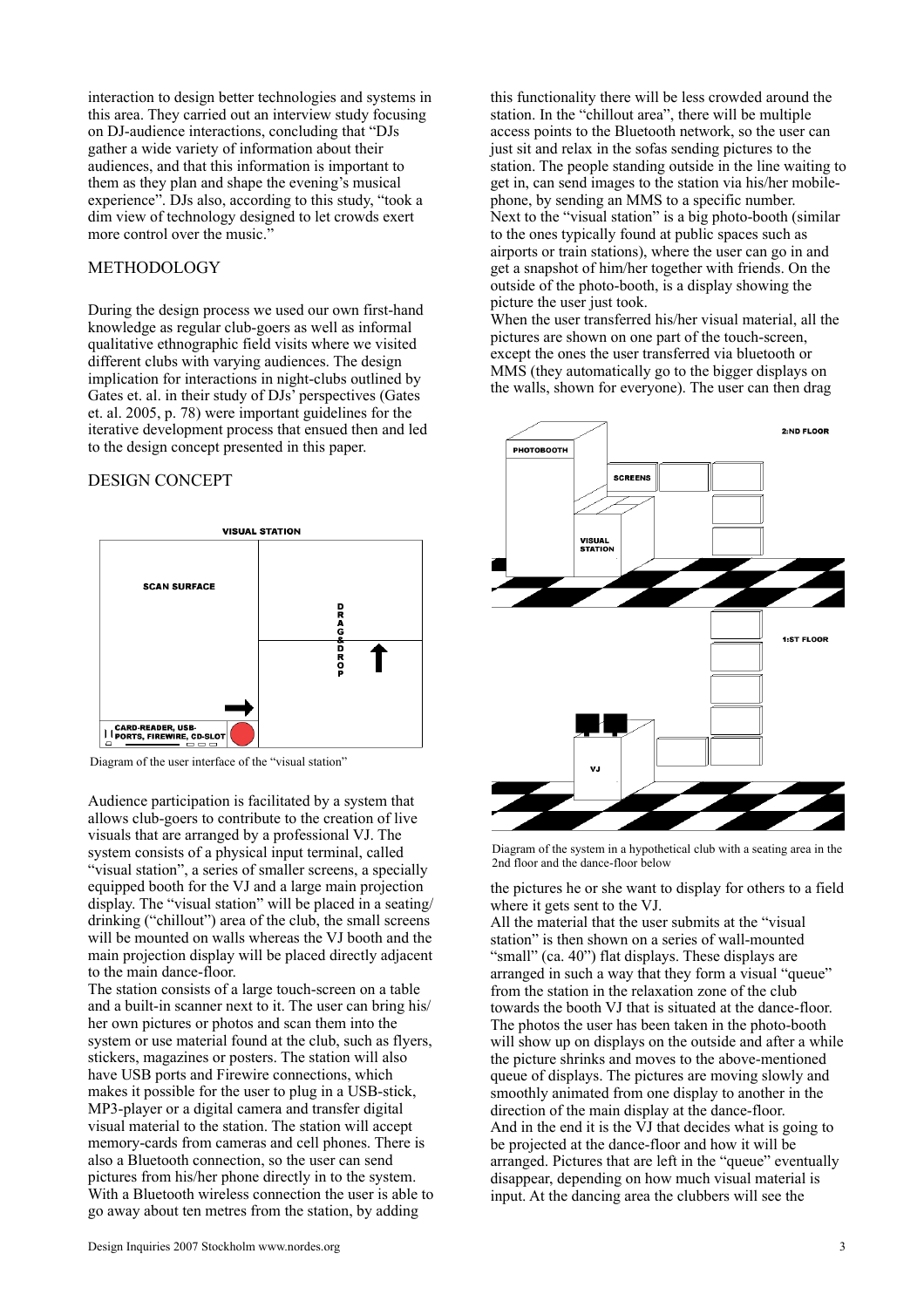pictures the VJ decided to show projected on one or several walls. It is the VJ's task to combine photos and video-clips to fit to each other and to make it look nice when projected on large (ca. 4-5m wide) surfaces. At his control-booth the VJ is presented with a computer-based graphical interface spanning several screens. The main challenge for a live-performing VJ is to quickly find material that is suitable for the current music while at the same time making a smooth transition from the current display. Therefore the interface should be optimised on fast browsing of the available visual material. It should allow several views on the data (a list view and a thumbnail preview view, for example) as well as fast preview facilities. The software should assist the VJ in the selection as far as possible by using and displaying metadata about the images. This includes both embedded metadata in the case of digital files (EXIF in digital photos, for instance) and implicit metadata gathered during the capturing process. It should also use image analysis algorithms to categorise material and possibly provide visual search facilities.

As the collection and categorisation of the material is not exclusively done by the VJ, this aspect of the interface is the most important one with regard to the larger system outlined in this paper. Obviously, the software should also provide apt mixing and display control capabilities.

The exact design of this user interface is out of scope for this paper, but should take into account precursors in VJ mixing software like VIDVOX Grid Pro and Neon V2.

# DISCUSSION

The concept tries to balance the audience's desire to participate with live artists' need for independence and integrity. It does, however, place a relatively high burden on the audience in requiring them to collect and bring material and spend time interacting with the system to submit the material. The question is, if the reward of "maybe" having self-submitted material displayed in an engaging composition at the main dance-floor is enough motivation. The Visual Station thus has to be designed in a way that makes the interaction with it hassle-free, fast and most importantly entertaining for the user. But even when that succeeds, the diversity of nightclubs, night-club-parties and night-club-visitors present difficult challenges to the design of any system for this context. It is nearly impossible to appeal to both casual visitors of a club and devoted fans, passive and more outgoing types. Also, the local clubbing culture has to influence the design of such systems. The design as described above is more likely to work in a scenario where people only visit one club per night and spend a long time as opposed to a "club-hopping" one with a less devoted audience.

As with all schemes that allow people to anonymously display messages or pictures to a broad audience, the question of control or "censorship" arises. It is almost inevitable, it seems, that "inappropriate" or offensive pictures will be submitted. While the authority of the VJ prevents such material to be displayed on the main screen in our system, it will be visible on the wall

screens. The wall screens and their immediate display of submitted content have an important role, however. They give a user of the system an instant reward and form a big part of the motivation to submit material at all. If the images had to pass a censoring authority before being displayed, the Visual Station would give a feel of a "black hole". To remedy this problem, the station would have to be designed in such a way that social control by bystanders is possible or a human would have to be tasked to constantly monitor and filter submitted content. Preselection of material is essential for VJs and DJs alike, playing someone else's completely unknown record collection is a daunting task. The demands placed on the VJ interface for visual selection are therefore quite high. But even if the software with its assisting algorithms succeeds in giving the VJ a comprehensive overview over the available material, the big question remains whether the material that is contributed by the audience is of high enough quality or suitable aesthetics for the VJ to incorporate into his compositions. This could be helped by also allowing the VJ to draw from his own collection and mixing it with the audiencesubmitted one. This would at the same time solve the problem of what to display at the beginning of the night when the audience hasn't uploaded much material yet. Allowing this would demote the role of the audience as important contributors, though.

## FUTURE WORK

During this project, we concentrated on a system to allow audience participation for the visual part of a collective audio-visual dance experience. The concept is open and extensible, especially with regard to a musical component. Previous projects have tackled the problem of "sub-optimal" music choice (esp. Cliff 2006, Crossen & Budzik 2006 and O'Hara 2006).

If the goal is to enable audience participation in the process of music choice without supplanting a human DJ with his many advantages by a machine, a variation of our concept of a "visual station" could fill a gap. Perhaps as a "music suggestion station", where audience members can contribute music they like (or complete mixes and even original works). A system like that would also be in line with findings by Gates et. al. who report that while influence on the music choice is a frequent desire of audience members, traditional methods of exercising this interfere with the workflow of a DJ (cf. Gates 2006, p.77). It could also be combined very easily with the "visual station".

Apart from an expansion of the concept into the realm of music suggestion, the obvious route for future work would be to further develop the concept into a technical system and implement and test that system in a realworld club.

# **CONCLUSIONS**

Based on the insights gained during our research and the constraints and design challenges we identified, we are proposing a concept that we believe could actually work in a typical dance club context. The design doesn't attempt to radically transform or supplant the existing club experience, instead enhancing and augmenting it. It takes into account the widespread usage and increased